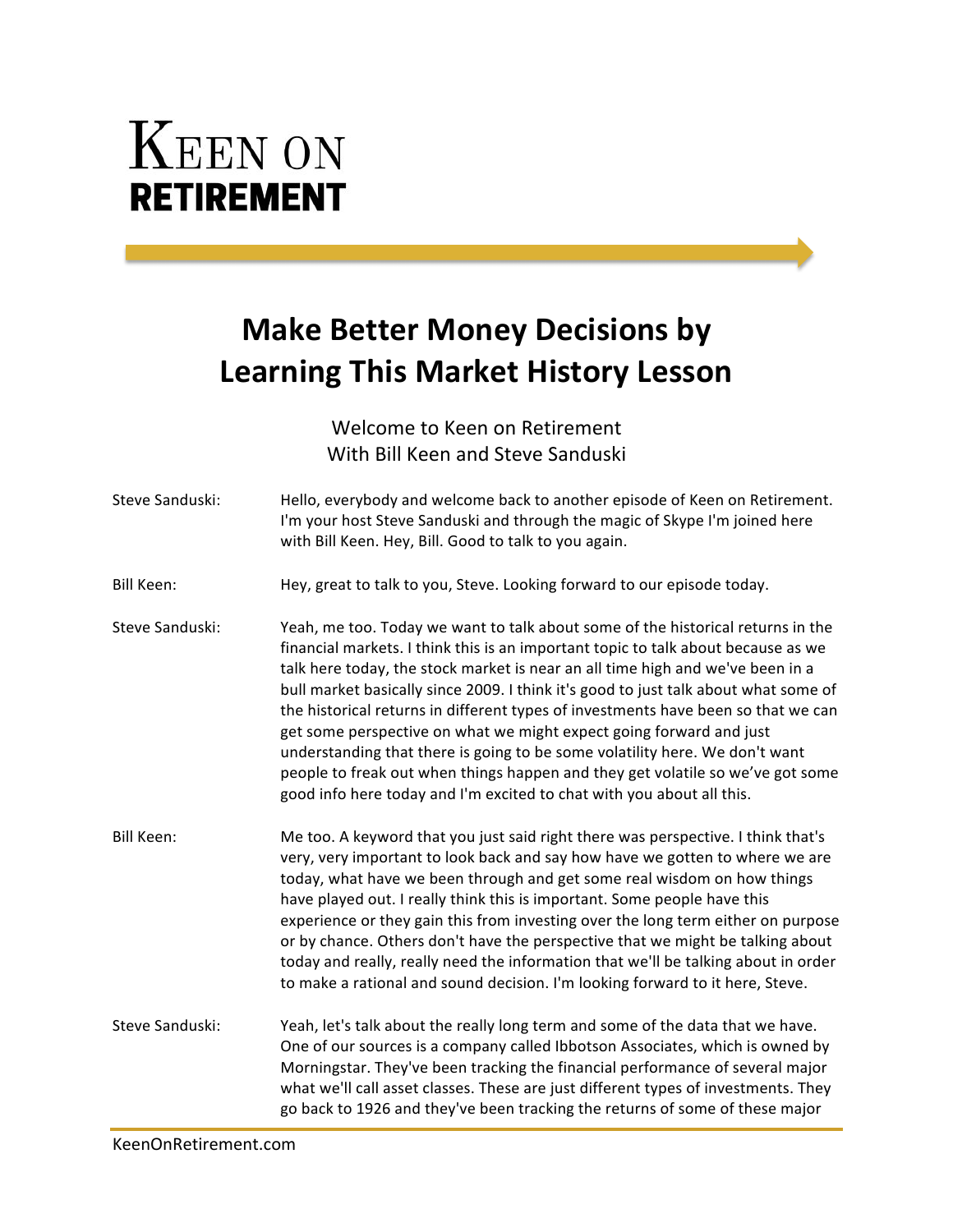asset classes that we typically invest in. Bill, let's just talk about what are some of those longer-term returns here dating back to 1926? I fully understand that there's probably nobody listening to this podcast that was alive in 1926 but we just want some long-term perspective and then we'll talk about some shorterterm time frames as well.

Bill Keen: The importance of going back to 1926 is it encompasses the era of the Great Depression and I do believe that it lends some credibility to going back farther. Understanding that, some folks might not relate to that and we know we don't have like you said an 88 or 90-year time frame of investing. It does still include that time period. That time period there was little regulation in the securities markets. There were things that were different certainly back then but we still include it in these numbers. In looking at the long-term numbers, these are average annual compounded returns since 1926 and through the end of 2014. Small company stocks have returned 12.2% annually.

> Large company stocks have returned 10.1%. Government bonds have returned 5.7. Treasury bills have returned 3.5%. Inflation has been just under 3 where it's 2.9% or we can call it 3% here over that time frame. That gives us a baseline for these asset classes and these returns and one thing I wanted to do, Steve kind of up front here is in the financial the news that we get hit with all day every day. There are so much information coming at folks and it can feel really, really complicated. I always like to take a step back and just real quickly define what a stock and a bond is and even what cash is as the people ... We always say we have to choose the right asset allocation among those investments and we just got done looking at the long term returns here. Let's talk about what each one is just real quickly.

> When you have money in the bank in a short term money market or money even in your pocket, cash money in your pocket that's money that we call spending money or money that is set aside for emergency reserve. We typically have folks recommend people keep six months or so in emergency reserve of their income needs. Once you have enough of that now you can invest for the future and the two ways to invest are you can be a owner or you can be a loaner. If you put money into a corporate bond or a government bond or another thing that's called a CD in a bank, in essence, all you've done is loaned your money to those institutions and you get a fix income stream back and your principal back when that investment matures.

> If you want to be an owner of something and participate in the upside, now you can buy a stock or even a home let's say. When you buy something and you're an owner you hope that the price goes up in value. That's how you receive a good portion of your upside. Now, some things that you own pay dividends or interest while you wait or even income if it's a rental house, let's say but the majority of the upside would come from capital appreciation.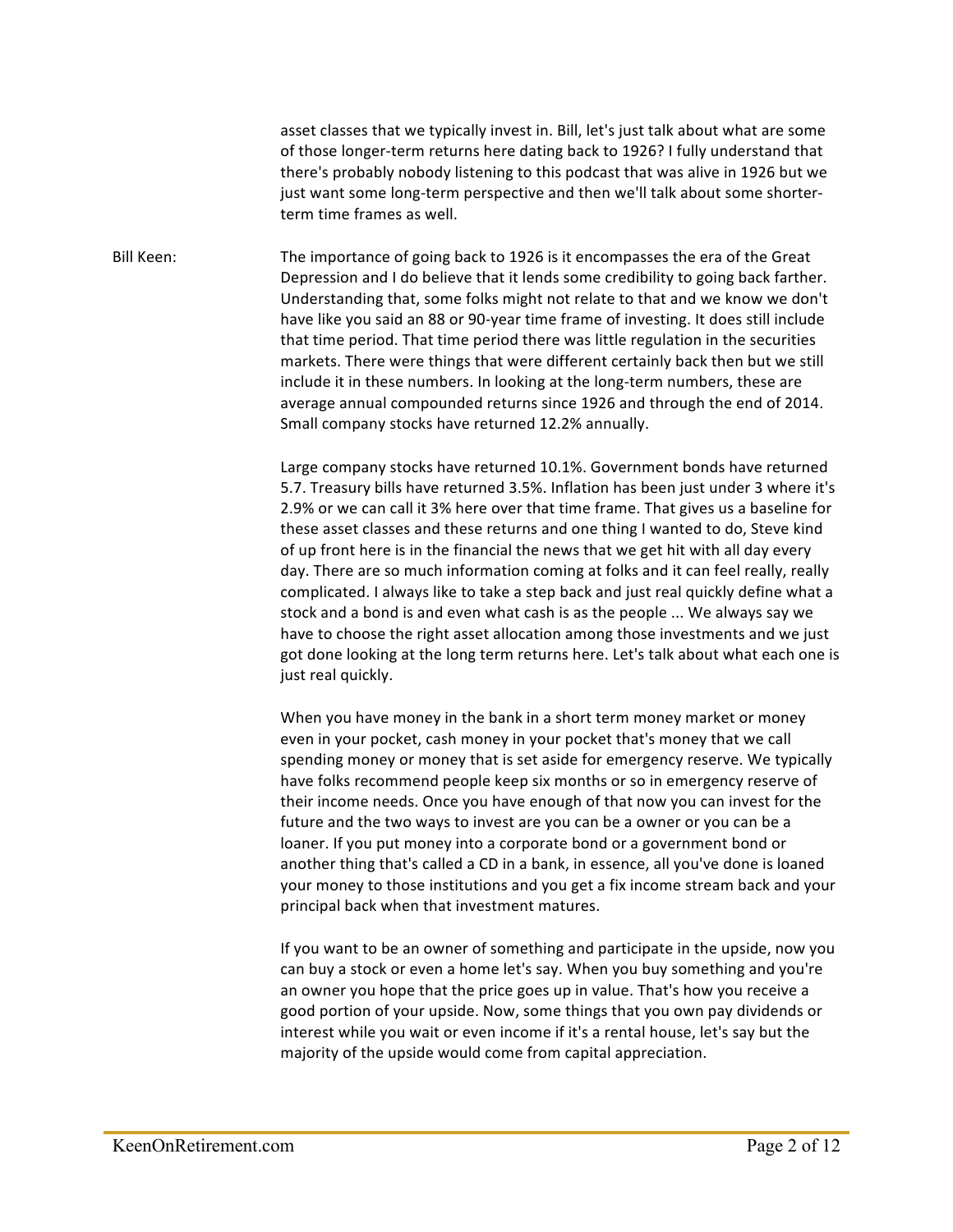With those definitions in place it's always about how do we look at these, do we have our emergency reserve taken care of, do we have enough set aside there to keep us sleeping at night, be able to handle that situation where the air conditioner goes out or we have an issue with the car, or lose our job and have to supplement our income for a few months. Then, once we have that in place how much money do we have in stocks, how much money do we have in bonds and does it make sense and do we understand it.

Steve Sanduski: Thinking about that and looking at the numbers that you shared here a minute ago, people might ask, "Gosh if the small company stocks have returned on average about 12% per year and large company stocks about 10%, why the heck don't I just put all my money in those particular types of assets?"

Bill Keen: Exactly, exactly. When they show you these charts I know I saw this in finance class in college and you look at these numbers and you start to look at what things are worth and how things compound over time you would think, "Yes, why don't I have everything there?" I might say this would work if you are Rip Van Winkle and you went to sleep and you invested all your money. You chose the small cap stocks here and you woke up 40 years later based on this information we're looking at you would have more than had you put in in anything else. The problem is we're not Rip Van Winkle. We have to go through the emotion of seeing what these investments are doing every day. We have to watch the ups and downs and we may even need some of the money back at some point along the journey as well which also creates issues around the timing of needing money back. Not being Rip Van Winkle sleeping for 30 or 40 years we have to have some different asset allocation to get us through those issues. 

Steve Sanduski: I think it was Warren Buffett who said something along the lines of when he makes an investment he makes it with the idea that if the stock market was closed for the next ten years he'd still be okay holding this investment knowing that he couldn't do anything with it over that ten year period.

Bill Keen: That's right. That's exactly right. I was thinking of something along those lines I believe I heard him say that in his mind he would be happy if the market was just open one day a year. Everybody would posture, they would do the research, they would find out what they think the stocks are worth. On that one day everybody would trade securities and then it would be closed again for the year and he said, "Everything in the middle is noise." Unfortunately we don't have that. We have to look at the markets five days a week and we have to hear all the commentary and see all the volatility. I work quite a bit with a couple of firms here in Kansas City that are private and they are I would say blessed by only having their stock prices valued in one case annually and then in other case quarterly. They've got a version of what Buffett talks about. They don't have to see their price or know what it is between those privately held evaluations.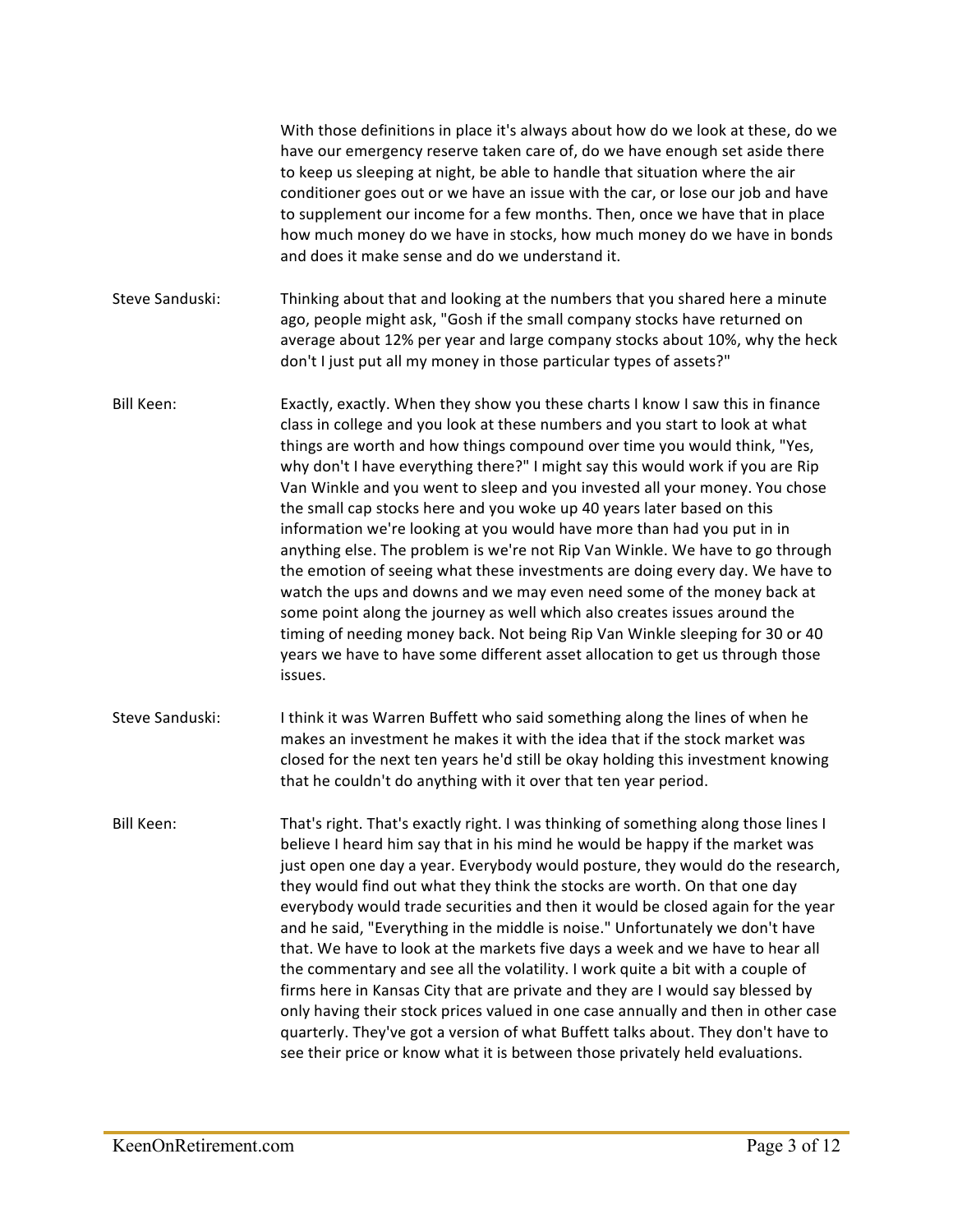| Steve Sanduski: | Yeah, that is definitely one advantage of privately held companies is that you're<br>not so focused on your stock price because you're not seeing it every day, every<br>second when it's trading during the open market phase. All right, Bill let's talk<br>about some of the volatility. We said that if you look at these long term returns<br>it's like, "Great, let's just invest in the stock market because that's where all the<br>great returns are." The reason why we have those high returns is because<br>there's risk there and there's volatility meaning they go up and they go down.<br>Let's look at some of the historical numbers and of course we always have to say<br>that past performance is no guarantee of future results. With that, let's take a<br>look at what's happened in the past and what I want to talk about here with you<br>Bill is looking at how frequently the market has dropped. When I say the market<br>I'm talking about just the general stock market here. How frequently it had<br>different types of decline. For example, how frequently has the market declined<br>2%. Let's say a market index was at a 100 and that means that that index would<br>drop to 98 so that's a 2% decline. How frequently does the stock market<br>experience a 2% decline? |
|-----------------|-----------------------------------------------------------------------------------------------------------------------------------------------------------------------------------------------------------------------------------------------------------------------------------------------------------------------------------------------------------------------------------------------------------------------------------------------------------------------------------------------------------------------------------------------------------------------------------------------------------------------------------------------------------------------------------------------------------------------------------------------------------------------------------------------------------------------------------------------------------------------------------------------------------------------------------------------------------------------------------------------------------------------------------------------------------------------------------------------------------------------------------------------------------------------------------------------------------------------------------------------------------------------------------------------------------------|
| Bill Keen:      | Are you putting me on the spot again                                                                                                                                                                                                                                                                                                                                                                                                                                                                                                                                                                                                                                                                                                                                                                                                                                                                                                                                                                                                                                                                                                                                                                                                                                                                            |
| Steve Sanduski: | I am.                                                                                                                                                                                                                                                                                                                                                                                                                                                                                                                                                                                                                                                                                                                                                                                                                                                                                                                                                                                                                                                                                                                                                                                                                                                                                                           |
| Bill Keen:      | This is three episodes in a row.                                                                                                                                                                                                                                                                                                                                                                                                                                                                                                                                                                                                                                                                                                                                                                                                                                                                                                                                                                                                                                                                                                                                                                                                                                                                                |
| Steve Sanduski: | I'd call that a trend.                                                                                                                                                                                                                                                                                                                                                                                                                                                                                                                                                                                                                                                                                                                                                                                                                                                                                                                                                                                                                                                                                                                                                                                                                                                                                          |
| Bill Keen:      | All right, yes. I'm noticing this now. I'll tell you in the last nearly two and a half<br>decades I've been paying attention to these things. I would say I don't have the<br>numbers in front of me written down but I would say that 2% probably happens<br>gosh six times a year.                                                                                                                                                                                                                                                                                                                                                                                                                                                                                                                                                                                                                                                                                                                                                                                                                                                                                                                                                                                                                            |
| Steve Sanduski: | Actually it's eighteen times a year.                                                                                                                                                                                                                                                                                                                                                                                                                                                                                                                                                                                                                                                                                                                                                                                                                                                                                                                                                                                                                                                                                                                                                                                                                                                                            |
| Bill Keen:      | Eighteen, okay.                                                                                                                                                                                                                                                                                                                                                                                                                                                                                                                                                                                                                                                                                                                                                                                                                                                                                                                                                                                                                                                                                                                                                                                                                                                                                                 |
| Steve Sanduski: | Eighteen. It's quite a bit there.                                                                                                                                                                                                                                                                                                                                                                                                                                                                                                                                                                                                                                                                                                                                                                                                                                                                                                                                                                                                                                                                                                                                                                                                                                                                               |
| Bill Keen:      | I've been lulled into this false sense with this lack of volatility we've had up until<br>August the last five years it's just been this I don't know  If your data would<br>look at the last five years it probably is the last. You know what?                                                                                                                                                                                                                                                                                                                                                                                                                                                                                                                                                                                                                                                                                                                                                                                                                                                                                                                                                                                                                                                                |
| Steve Sanduski: | Yeah, I think you're right exactly that in the last few years things have just not<br>been as volatile so it probably is closer to six a year over the past few years.<br>Then, just I want to quickly go through some of these other numbers here. A 3%<br>decline happens on average about once a month. A 5% decline happens about<br>once every three months. A 10% decline happens about once a year. Then, a<br>20% decline happens once per market cycle. That could be two, three year-ish<br>type period. Just I want to give our listeners a sense for how frequently they can                                                                                                                                                                                                                                                                                                                                                                                                                                                                                                                                                                                                                                                                                                                        |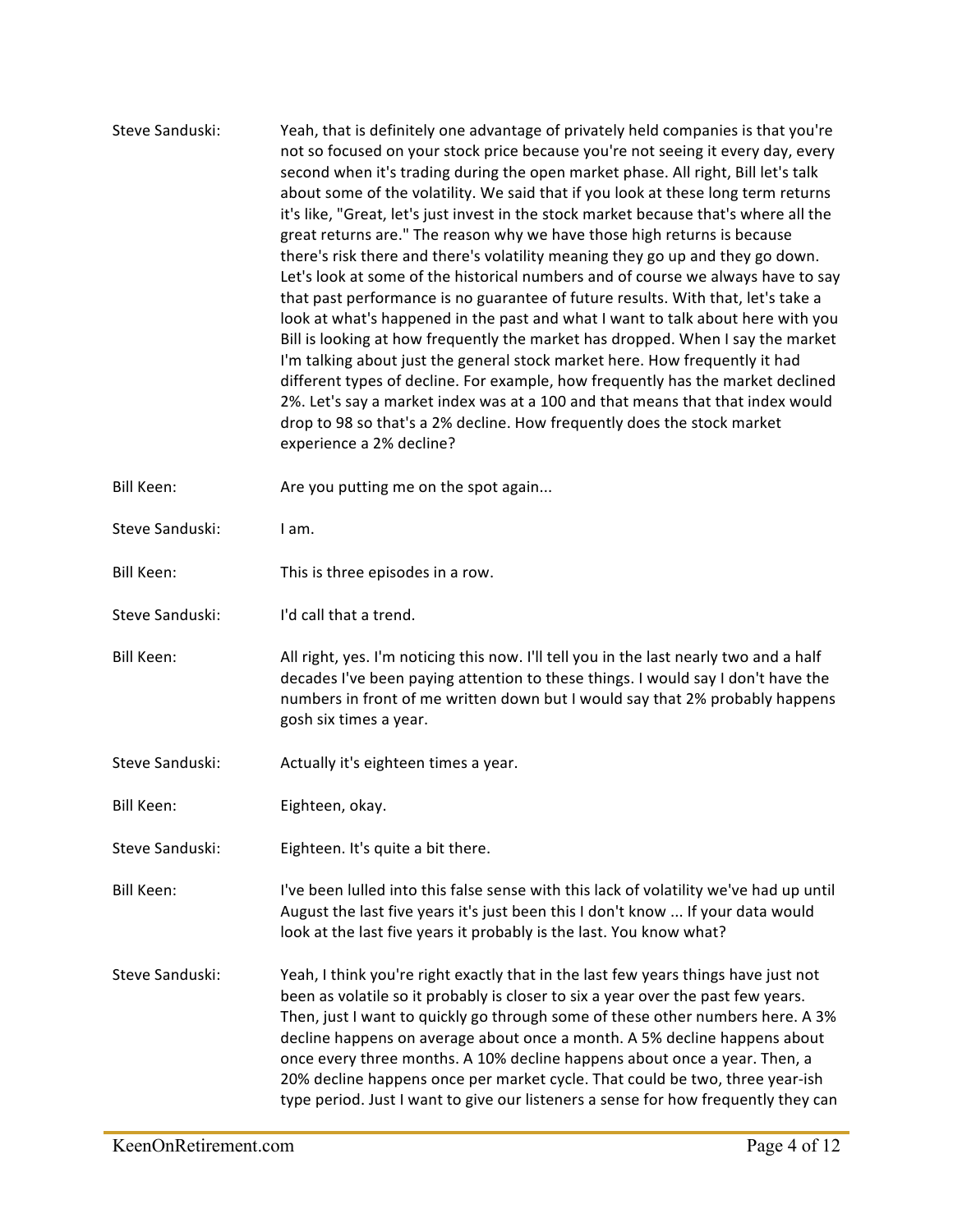expect this type of volatility. 5% decline, that should happen every three months. Then a 10% once a year we just had a 10% decline here back in what the August to early October time frame. Bill Keen: That's right. We sure did. Steve Sanduski: Bill, I think you were quoted. You're quoted in US News in World Report Magazine talking about what was going on there back in August. Bill Keen: I was, it was interesting. I was contacted over the weekend that we had a big volatility and I gave a quote and wasn't sure if it would be published because my quotes when I do speak to the media. I don't participate in the sensationalism. I simply said that these opportunities or these types of volatile situations can create opportunities to rebalance portfolios for long-term investors. One thing I also mentioned was that if you have a plan in place and that you're following the plan again it's opportunistic. Secondly, if you do not have a plan in place and the discipline for what you're doing there should be a call to action. That was my message and I printed and it came out well. Steve Sanduski: Bill, what are some other numbers that you have that you think would be important to share with our listeners. Bill Keen: One of the things that I see is the biggest risk, we're talking about volatility and that's volatility of something around the trend line. I look at the long-term numbers and I see the stocks have returned somewhere between 10 and 12% over time. That's been the trend line but as you've mentioned if you've done a great job articulating how often we can expect the downside volatility so it doesn't come as a surprise. Prior episodes I've always said let's eliminate the surprises, control the controllable, understand what we're doing and this is a great, great way to understand this and get clarity on it. By the way, Steve no one complains about upside volatility. Have you ever thought about that? Steve Sanduski: That's right. We love it on the upside when things are going up that's great. Bill Keen: The real risk that I see we could talk about volatility and it is how our industry defines risk is how much something varies around it's trend line or not to be too technical but it's mean. The real risk that I see to individuals they are investing for a 30 plus year retirement when I really look at risk I say the real risk is outliving their money and making sure that they have a dignified retirement out until the very end of their lives. If we define volatility yes it's a risk because I believed that volatility if somebody doesn't understand it can shake them off their plan and cause them to make an emotional decision. Hey, I've got a question for you now. I want to give you put you on the stand. Steve Sanduski: Okay, great. Turn about is fair play. Right?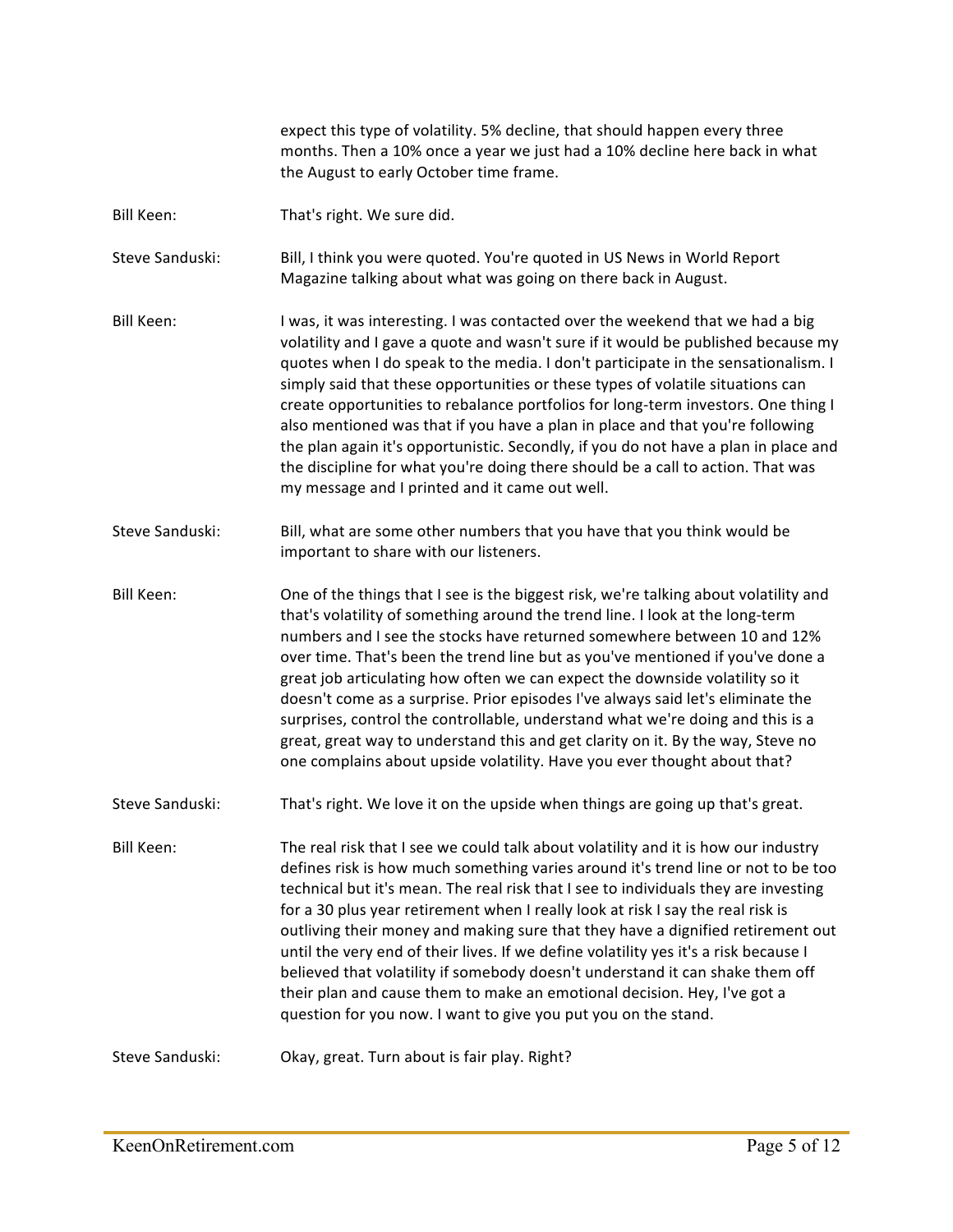| <b>Bill Keen:</b> | Yes because the reality is risk in my mind it's the possibility of permanent loss.<br>That's the definition of risk volatility as long as it's not acted on because we<br>either panic or we needed our money back in essence then maybe is it risk? Is it<br>not? It's just what it is. It's volatility. That's what it is. Let me ask you this,<br>Warren Buffett you mentioned earlier, do you know how much that his portfolio<br>was down in 2009? I know I'm putting you on the spot, do you have an idea?                                                                                    |
|-------------------|-----------------------------------------------------------------------------------------------------------------------------------------------------------------------------------------------------------------------------------------------------------------------------------------------------------------------------------------------------------------------------------------------------------------------------------------------------------------------------------------------------------------------------------------------------------------------------------------------------|
| Steve Sanduski:   | In 2009, okay, I know the market                                                                                                                                                                                                                                                                                                                                                                                                                                                                                                                                                                    |
| Bill Keen:        | 2008 and then bottomed in March.                                                                                                                                                                                                                                                                                                                                                                                                                                                                                                                                                                    |
| Steve Sanduski:   | We're talking Berkshire Hathaway stock here. I would say that was down I'm<br>going to say 20%.                                                                                                                                                                                                                                                                                                                                                                                                                                                                                                     |
| <b>Bill Keen:</b> | I'm going to give you a dollar value because I think it's more                                                                                                                                                                                                                                                                                                                                                                                                                                                                                                                                      |
| Steve Sanduski:   | Okay.                                                                                                                                                                                                                                                                                                                                                                                                                                                                                                                                                                                               |
| <b>Bill Keen:</b> | Off his net worth was down it's been estimated at 25 billion dollars at the<br>bottom in '09 in that something.                                                                                                                                                                                                                                                                                                                                                                                                                                                                                     |
| Steve Sanduski:   | That he was down 25 billion?                                                                                                                                                                                                                                                                                                                                                                                                                                                                                                                                                                        |
| Bill Keen:        | 25 billion dollars off his net worth at the bottom in '09. Now, here's my question<br>for you, what was his total loss in 2009 going forward?                                                                                                                                                                                                                                                                                                                                                                                                                                                       |
| Steve Sanduski:   | Zero.                                                                                                                                                                                                                                                                                                                                                                                                                                                                                                                                                                                               |
| Bill Keen:        | Man.                                                                                                                                                                                                                                                                                                                                                                                                                                                                                                                                                                                                |
| Steve Sanduski:   | Because he didn't sell.                                                                                                                                                                                                                                                                                                                                                                                                                                                                                                                                                                             |
| Bill Keen:        | Darn it, Steve. I thought I would stump you for at least a moment there but I<br>might have forgotten now you're from Omaha.                                                                                                                                                                                                                                                                                                                                                                                                                                                                        |
| Steve Sanduski:   | That's right. Yeah, I'm from Omaha where Buffett is from. Someday I'll have to<br>tell you a couple of stories about when I got a chance to meet Mr. Buffett. Just<br>some fun stories there that we'll save for another episode. Bill, you're going to<br>have to try harder to stump me.                                                                                                                                                                                                                                                                                                          |
| <b>Bill Keen:</b> | Okay. You better watch out. You mentioned numbers. Let's talk about another<br>number that I think is important. I talk about a dignified retirement lifestyle. I<br>had a client in recently and she said, "Bill," she's in her 70's and she say, "I have<br>a stock in bond portfolio." She understands the concepts of it and understands<br>what we're doing. She says, "I just don't want to be a burden on my kids. I want<br>to make sure that my kids know that I've taken care of my business so they<br>don't have to worry about taking care of me when I get older." That really struck |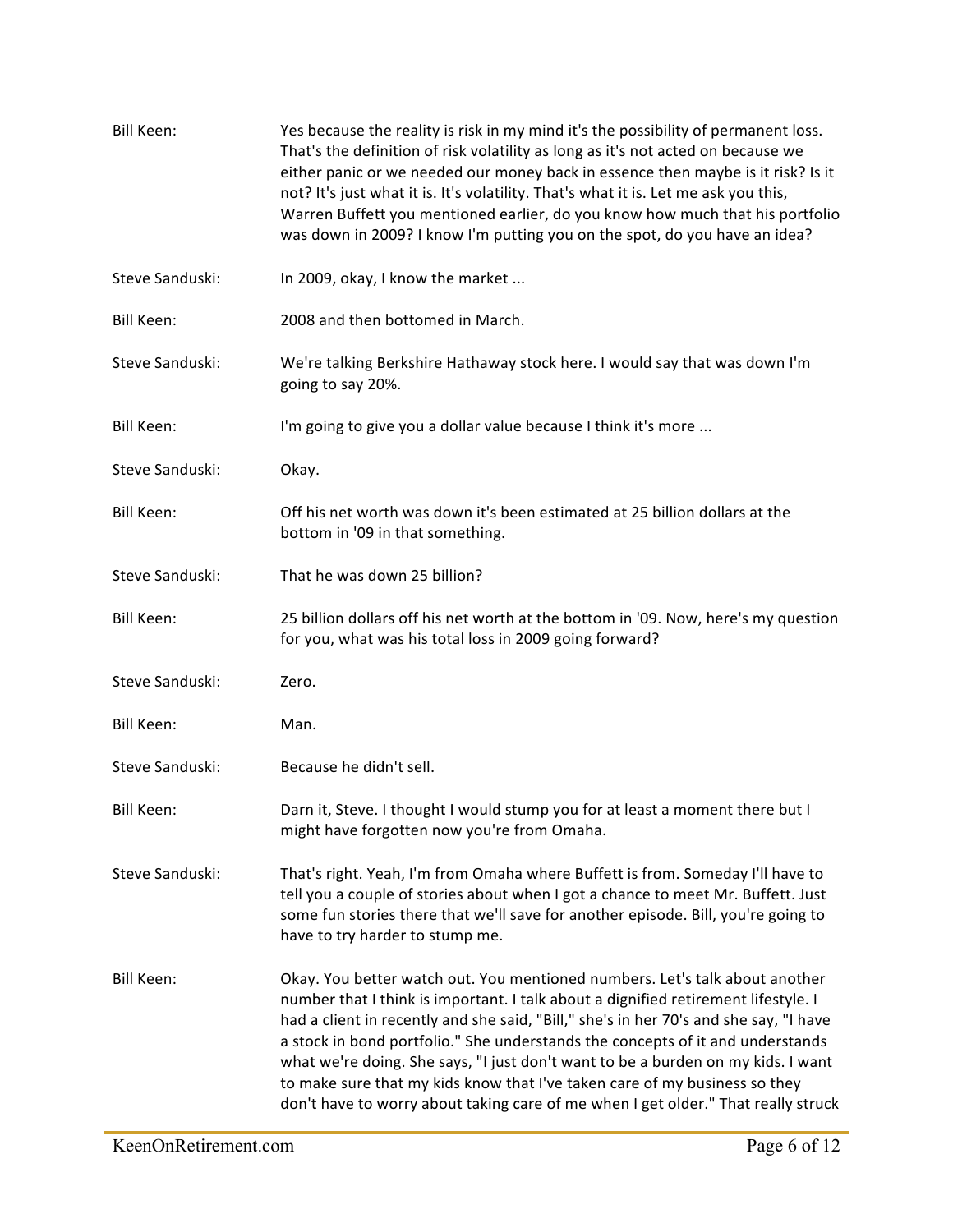|                   | a chord with me. We talk about inflation in there because some people might<br>say, "You all given us mix signals here." You're telling us that we can make this,<br>these are returns on the equity side of things. Nice returns, 10% plus. That's<br>what history has shown us here. Again like you said it's not guaranteeing<br>anything going forward but why participate at all in those environments? Why<br>subject ourselves to any of that volatility? Why do we do that? The reality of it is<br>let me ask you this, Steve what did you pay for your first car?                                                                                                                                                                                                                   |
|-------------------|-----------------------------------------------------------------------------------------------------------------------------------------------------------------------------------------------------------------------------------------------------------------------------------------------------------------------------------------------------------------------------------------------------------------------------------------------------------------------------------------------------------------------------------------------------------------------------------------------------------------------------------------------------------------------------------------------------------------------------------------------------------------------------------------------|
| Steve Sanduski:   | I actually remember that. It was 1984. It's the summer of '84 just graduated<br>from college. I had my first job working for at the time it was called Caterpillar<br>tractor company. Today it's just called Caterpillar Inc. I was sitting at a<br>McDonalds. I hate to admit this. I was sitting down at McDonalds I was a<br>bachelor. Eating breakfast looked out the window and right across the parking<br>lot was a car dealership and I saw this really shiny red car. I thought that's cool. I<br>walked out, took a look and say, "I'm going to have to stop by after work," so<br>stopped by after work and ended up buying my first car it was a Chevy Cavalier<br>three door hatchback which at the time was cool. I mean that sound cool today.<br>I paid like \$8,700 for it. |
| <b>Bill Keen:</b> | Wow. Now, that was brand new, right?                                                                                                                                                                                                                                                                                                                                                                                                                                                                                                                                                                                                                                                                                                                                                          |
| Steve Sanduski:   | That was brand new.                                                                                                                                                                                                                                                                                                                                                                                                                                                                                                                                                                                                                                                                                                                                                                           |
| Bill Keen:        | Okay, All right. There you go. Now, I wonder what that would cost today I'm<br>thinking somewhere around in the 30's, wouldn't you?                                                                                                                                                                                                                                                                                                                                                                                                                                                                                                                                                                                                                                                           |
| Steve Sanduski:   | You know? I don't know. I'm not sure I don't think they make the Cavalier<br>anymore. I think that's been long since discontinued.                                                                                                                                                                                                                                                                                                                                                                                                                                                                                                                                                                                                                                                            |
| <b>Bill Keen:</b> | You're not still driving that one, are you Steve?                                                                                                                                                                                                                                                                                                                                                                                                                                                                                                                                                                                                                                                                                                                                             |
| Steve Sanduski:   | No, no but my philosophy is I typically hold on to a car for ten years. Then, did a<br>new one so I definitely held that one on  Held on to that one for ten years.                                                                                                                                                                                                                                                                                                                                                                                                                                                                                                                                                                                                                           |
| Bill Keen:        | Very nice. Very nice. That's a great example of what I'm talking about. One of<br>the thought experiments I ask our clients to go through when they come in is<br>what was your first year salary. We're talking to people that are in most cases at<br>a near retirement. They are looking back literally 40 years and almost across the<br>board folks look at it and they think, "My goodness. My first year salary was<br>about a 10th of what my final year salary was. What did I pay for our first home?<br>Where are the home is now?" I mean, do you look at the differences?<br>It's five to ten times. In most cases it's closer to ten times. When you think                                                                                                                      |
|                   | about that thought experiment I always ask people just look at your own lives.<br>I'll quote data and I'll quote research but look at your own lives and learn from<br>your own experience about how things work for you. What inflation has been<br>like? Then you think ahead and you say now, what's going to happen going                                                                                                                                                                                                                                                                                                                                                                                                                                                                 |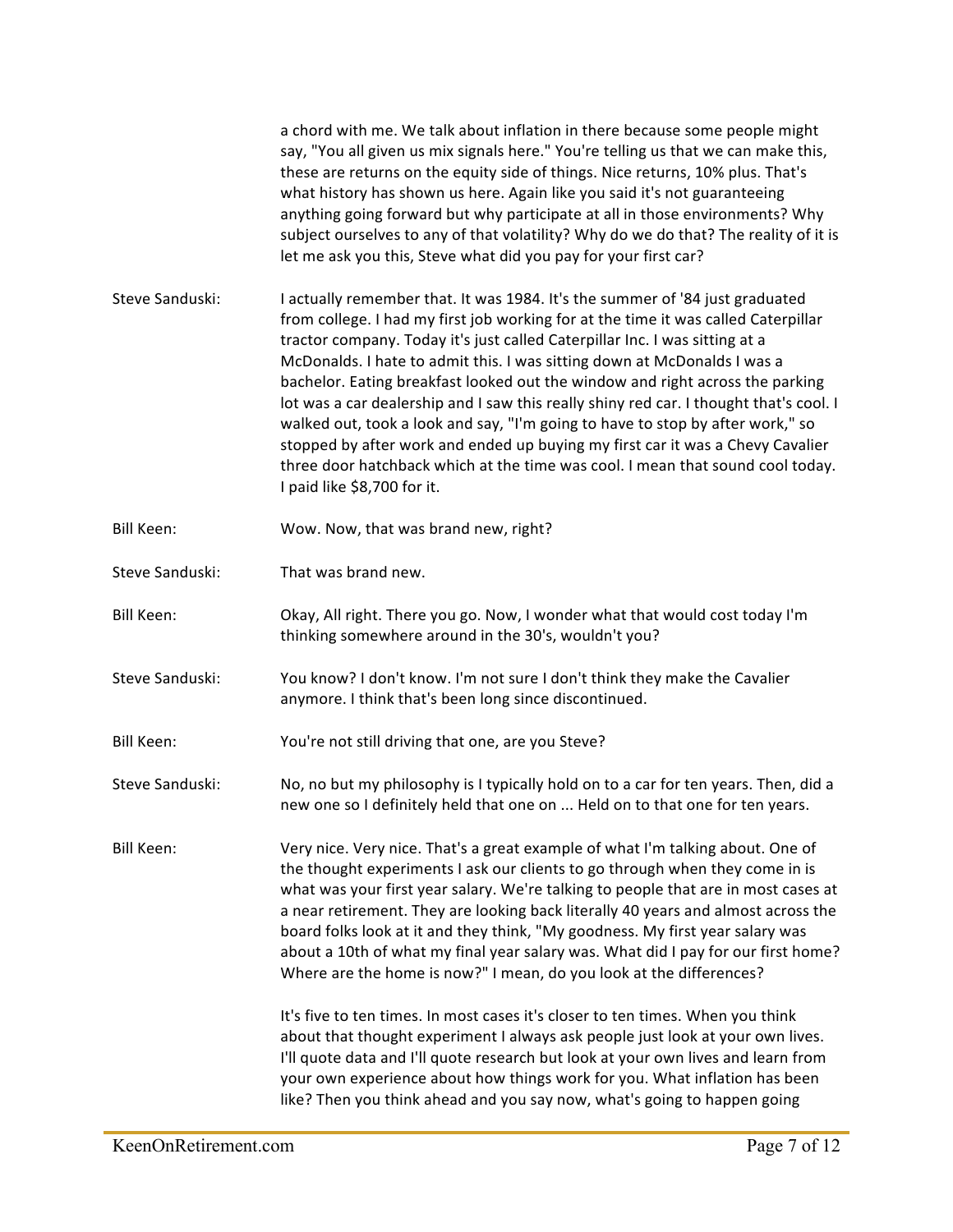|                   | forward and would A, this is the question, would A 1% return from bank CDs<br>today or 2% return or right now the ten year treasury is somewhere little over<br>2%. Would a 2% return get you to your destination in this 30 plus years of<br>arising cost world? You work backwards and in most cases people realize,<br>"Wow, we need some of our assets to be in these asset class stocks or equities<br>that will provide a portion of our account with some nice growth even though it<br>was going to be volatile. |
|-------------------|--------------------------------------------------------------------------------------------------------------------------------------------------------------------------------------------------------------------------------------------------------------------------------------------------------------------------------------------------------------------------------------------------------------------------------------------------------------------------------------------------------------------------|
| Steve Sanduski:   | Bill, you remember back to the late 1970's early 80"s when we had really high<br>inflation maybe today we've had low inflation for quite a few years now and<br>maybe inflation is not on people's radar as much but guys you and I can<br>certainly remember back to the late 70's early 80's when inflation was so high.<br>Just trying to look up some numbers here to see  Do you remember how high<br>inflation got back in those days?                                                                             |
| <b>Bill Keen:</b> | I think short term it was in the 12, 14, 15%. If you look at the numbers it was a<br>pretty short term period based on history. It was anomalous. I can tell you it did<br>happen and remember back that point too you can get money markets and<br>bonds and CDs that paid 12, 13, 14, 15% as well.                                                                                                                                                                                                                     |
| Steve Sanduski:   | Right, there were some 30 year US treasury bonds I think where up in the 14,<br>maybe 15-ish percent range for 30 years just imagine that. I mean, if someone<br>told you today that you could but a government bond that would pay 14, 15%<br>interest for 30 years would you take that deal?                                                                                                                                                                                                                           |
| <b>Bill Keen:</b> | I think we would take the deal and we probably wouldn't have to own any<br>stocks anymore, would we Steve?                                                                                                                                                                                                                                                                                                                                                                                                               |
| Steve Sanduski:   | Yeah, things have certainly changed quite a bit since those days.                                                                                                                                                                                                                                                                                                                                                                                                                                                        |
| Bill Keen:        | Remember too that back in those days that short term interest rates money<br>markets actually paid more. There was a time period that money market<br>accounts paid more interest than a five and ten year or 30 year instruments but<br>people say, "Why would I tie my money up for 20 or 30 years at this rate when I<br>can get even more on a money market account?" Again, to your point boy if we<br>would have known.                                                                                            |
| Steve Sanduski:   | Yeah, if we only knew then what we know now we could certainly made a lot of<br>money on that.                                                                                                                                                                                                                                                                                                                                                                                                                           |
| <b>Bill Keen:</b> | That's right. That's right.                                                                                                                                                                                                                                                                                                                                                                                                                                                                                              |
| Steve Sanduski:   | All right, Bill I want to talk some more here about some of these historical<br>returns and look at it. I know we talked about the 88, 89 year period going back<br>to 1926 but looking at more of a decade by decade basis. Let's put it on a ten<br>year period. If we look at the decade of the 1930's so this would include the<br>Great Depression and then coming out of the Great Depression and leading up                                                                                                       |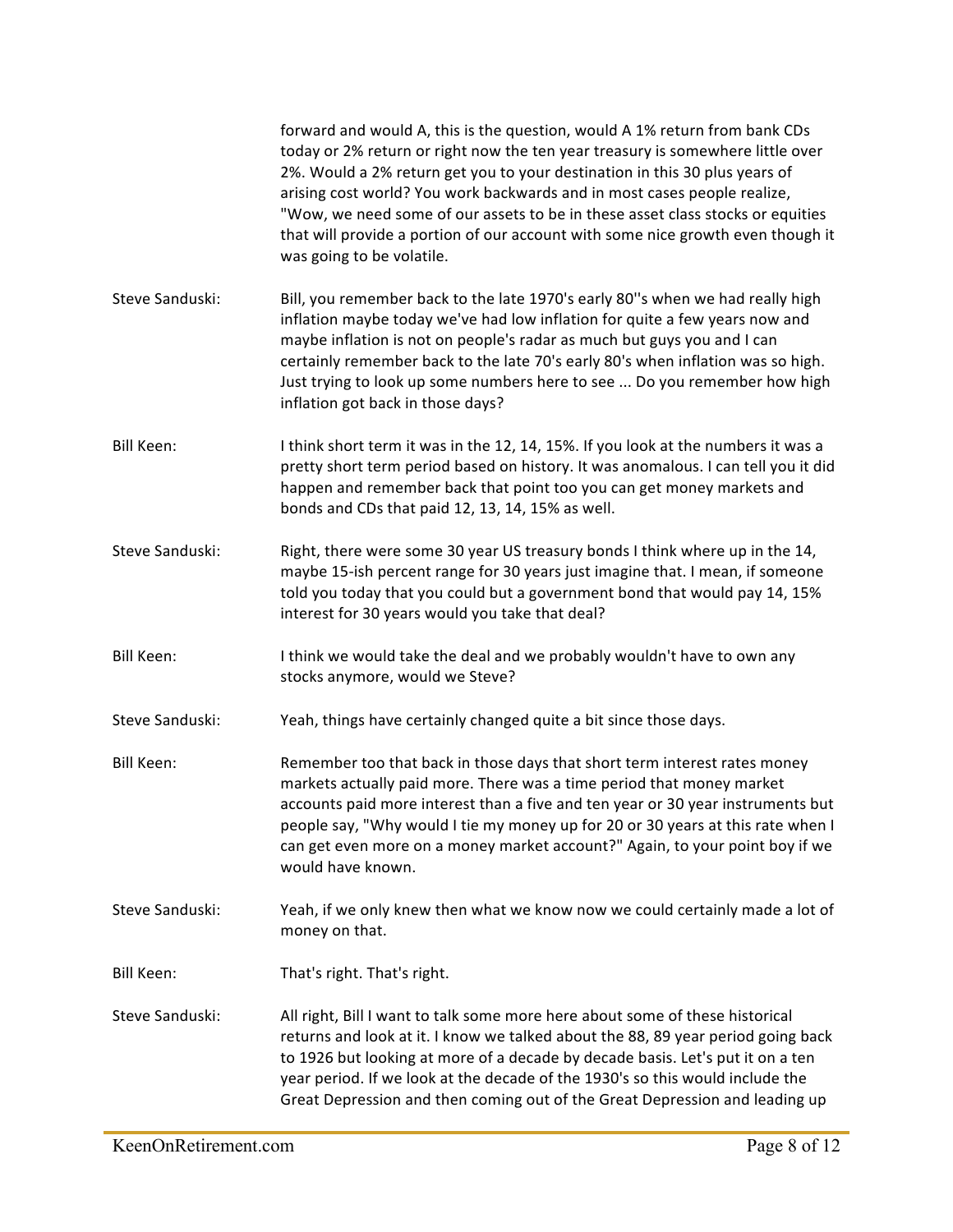to world war two the average compound return of the SNP 500 index and we cannot invest directly into an index but based on that index the average compound return for the year was negative .1%. Essentially you got nothing over that ten year period.

- Bill Keen: Okay. All right. That was the decade of the 30's.
- Steve Sanduski: That was the 30's so that was the Great Depression and then we move into the 40's. The first half of that we had world war two and then coming out it averaged 9.2%. Not bad. Then in the 50's was a glorious period for the financial market so the stock market index. The S&P 500 index had a compound average annual return of 19.4%. The turbulent 60's we dropped down to 7.8%. The 70's with the high inflation and oil embargoes and lots of unrest in the US it was 5.9. then the 80's and 90's were really phenomenal. We had 17.5% average annual return in the 80's an 18.2% in the 90's and I think we were all very, very spoiled. Because then in the 2000's from 2000 to 2009 the average annual return was a negative .9%. Even looking at it on a decade by decade basis you can see there's quite a bit of volatility in those numbers.
- Bill Keen: There really is and to look at that and try to identify the timing of where you might be I think it's just super important to look at now you're own situation and come up with the numbers that you are going to need back from your investments. This speaks to the time horizon of your investment. One mistake that I see people make is they think that if they are retiring in two years that their investment time horizon is just two years.

The reality is for some of their money yes they will need some money back beginning in two years when they retire to live on but they certainly won't need all of their money back at that point. It's really being sensitive to what's the time frame for this resource and the investments that are being made. Understanding that I like the way you broke it down here per decade because we gave some long term averages but you've now even articulated a little bit clearer what happens in this different ten year period as well.

Steve Sanduski: Here's something else Bill that I think is important to talk about. It's one thing to say historically this is what the financial markets have done. Also we have to understand what causes the different asset classes, the different types of investments to behave the way that they do and of course if we look at stocks. I think we could certainly say that over a long period of time the returns on stocks are generally driven by the profits that those companies are generating. Also I think we have to take into consideration the economic environment that is in place and how that can affect some of these different investments.

> I know there's a number of charts and studies out there that talk about how some of these different investments behave if we're in a deflationary type of environment where prices are actually negative. They are declining or we have a growth environment where the economy is expanding. We have an inflationary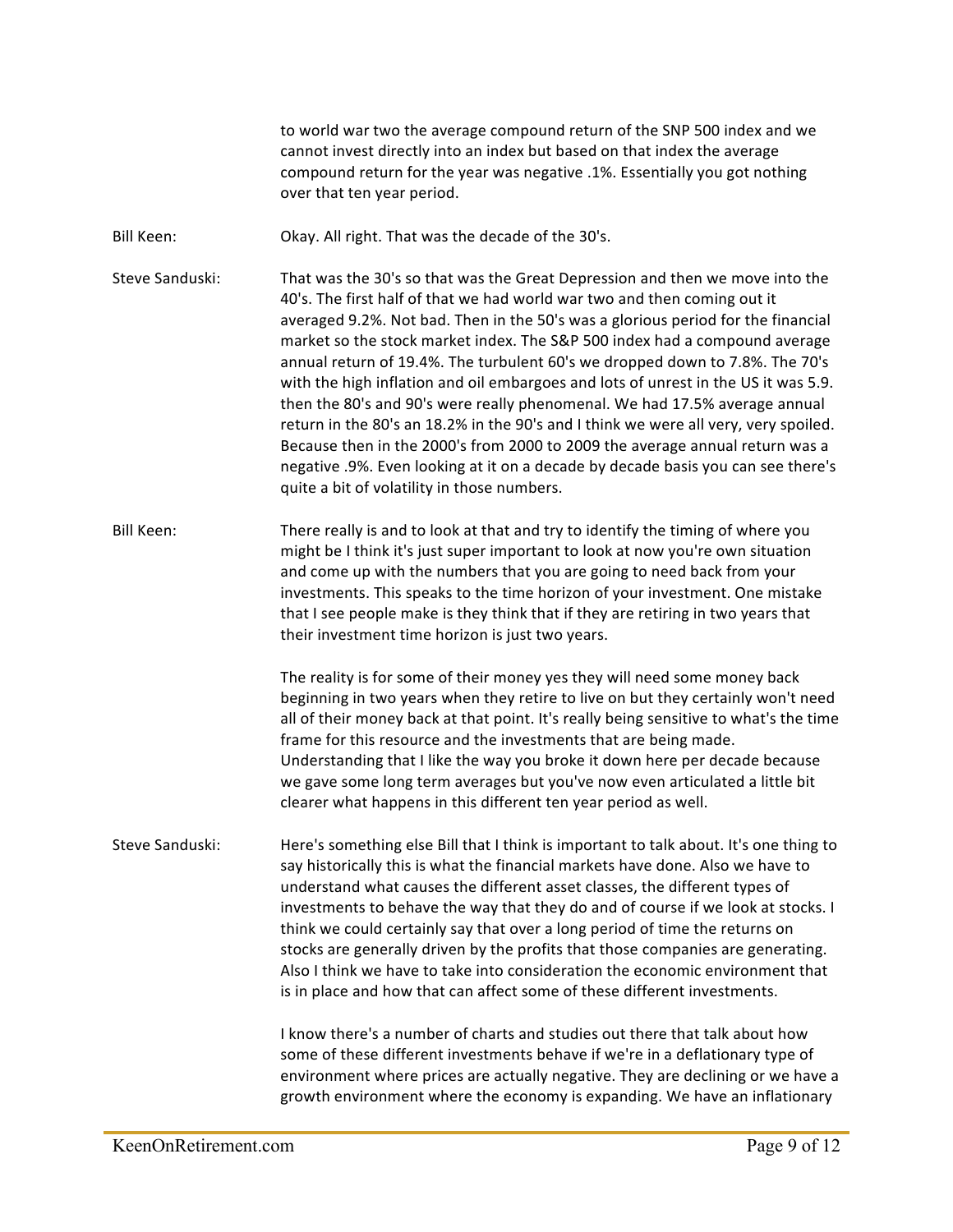|                   | environment where prices are rising for the goods and services that we buy.<br>Depending on the type of economic environment we're in we'll also have an<br>important impact on how some of these different outside classes perform.                                                                                                                                                                                                                                                                                                                                                                                                                                                                                                                                                            |
|-------------------|-------------------------------------------------------------------------------------------------------------------------------------------------------------------------------------------------------------------------------------------------------------------------------------------------------------------------------------------------------------------------------------------------------------------------------------------------------------------------------------------------------------------------------------------------------------------------------------------------------------------------------------------------------------------------------------------------------------------------------------------------------------------------------------------------|
| <b>Bill Keen:</b> | Absolutely. Again, that speaks to diversification. It's one of the things that we<br>talk about is we've outlined four asset classes and inflation in our long-term look<br>today. There's the reality there's a lot of different asset classes that folks can be<br>invested in in both fixed income and equities and they key to all these is having<br>a very diversified portfolio and not just being aesthetic but actually rebalancing<br>things over time. Identifying what make sense, what's appropriate.                                                                                                                                                                                                                                                                              |
|                   | What will get the job done for a family and what they are comfortable with and<br>what they understand very important but then keeping things balance because<br>if you just look at these numbers to your point things do different things at<br>different times. If you start out with a portfolio of 50% equities or stocks and<br>50% fixed income most likely it won't be too long before the stocks are more<br>than 50% because they have done better and things have to be systematically<br>rebalanced whether it's on a certain date each year or based on volatility,<br>keeping things balanced is really important among all the asset classes that<br>someone might own. So that it really helps to smooth that ride out over time.                                               |
| Steve Sanduski:   | Bill, what do you mean rebalanced? Explain that.                                                                                                                                                                                                                                                                                                                                                                                                                                                                                                                                                                                                                                                                                                                                                |
| <b>Bill Keen:</b> | I always explain it like this. If you had two things that you wanted to invest in<br>you had equal amounts of two things and one went up and one went down and<br>now you want to bring them back to even or rebalance them by definition you<br>will have to sell some of what went up and put it over into the item that went<br>down to balance them back out again.                                                                                                                                                                                                                                                                                                                                                                                                                         |
|                   | What we see though is people looking at their in this case many case it's 401K<br>statements or investment statements where it doesn't have to be 401K and<br>they look at what their investments have just recently returned in the prior<br>period. Whether it's one year, two years or three years and in most cases<br>people really do. They key on what's just happened maybe on year to date or<br>the prior 12 months and they experienced that as if that's what that investment<br>is paying as in it's paying going forward. Now, its reports of what just happened<br>but as you know as market cycles happen and its things rotating and out of<br>favor what just happen in an asset class has really nothing to do with what's<br>about going to happen in the next time period. |
|                   | One of the biggest mistakes investors make when they look at their account<br>statement is they chase what just did best in a prior period. They move their<br>money into what just the best and prior period thinking that they've done the<br>research and that that's going to be what it does best going forward when in<br>reality they should have been rebalancing and actually taking money out of the<br>things that had done well. As long as it was within their asset allocation if they<br>had one that was thought through and reallocating assets into the things that                                                                                                                                                                                                           |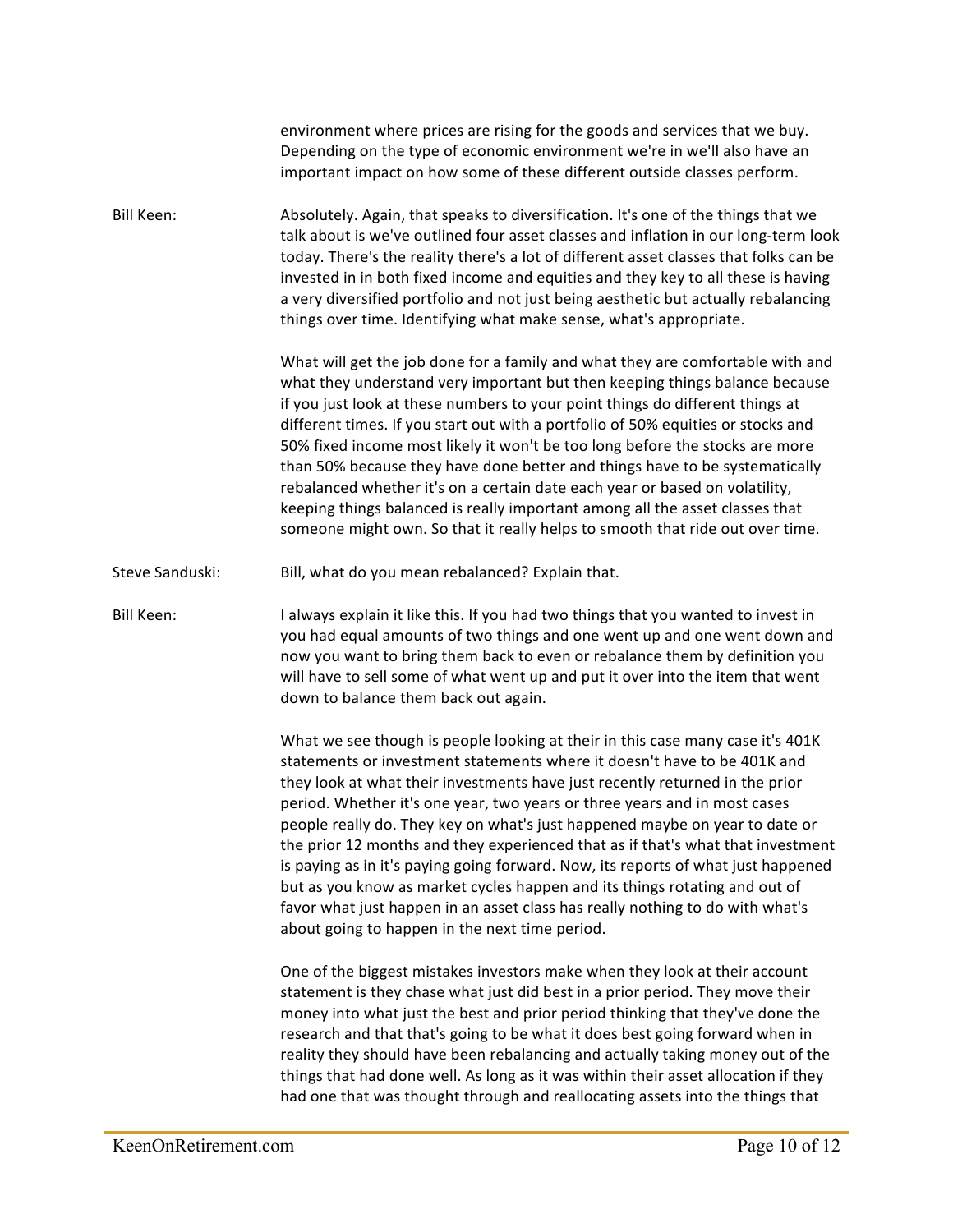haven't done as well. That is exactly backwards to our human nature. That's what makes this whole investment and long-term retirement and financial planning thing so difficult to navigate on your own because these things go against human nature.

This is why I always talk about having a financial plan in place. They articulate exactly what the purpose of someone's investment assets are. What's the purpose of the money? I believe you can't invest long-term serious wealth without a purpose without it being in a context of what those resources are going to provide for you and your family. Really have it thought through with time lines in place and our understanding of the difference between a stock, a bond, inflation and why you're doing what you're doing. If you go into these things like right now Steve, I have my TV off. You probably do too.

There could be something happening right now as we speak that could close the markets down temporarily like we had in 2001 or something God forbid like that happens. My point always is you have to have your portfolio set up and your financial plan in place so that no matter what happens the next day you can weather it. You can get through it. That's why I think this episode was so important. We at least we scratched the surface on it. There's a lot more we can cover and get into this over time and we will. Just understanding why you're doing what you're doing, what to expect, we can actually5 turn this volatility we talked about into opportunity.

Steve Sanduski: Yeah, I think that's great Bill. Good way to wrap up this episode as we talked about some of the long term historical rates of return for different asset classes. We discussed some of the volatility that we might expect. Some of these different assets to experience and having that perspective as you were saying I think is just critical because when things do get a little squarely in the financial markets if we have some understanding of how this fits within historical context I think that's helpful.

> Also, you were talking about how by having that financial plan and by being diversified will help you be able to sleep a little better at night. I always like to say to people that the allocation that you have in your investments, the diversification that you have should be structured so that you can go to bed at night and no worry about what's going to happen over night in the financial market because you know that you're diversified and that yes things will fluctuate, things can go down but if you've got a good plan in place and you feel comfortable that you're not taking more risk than you should. Any final comment here, Bill as we wrap up?

Bill Keen: Steve, the thing that I wanted to close with was simply have a plan and understand why you're doing what you're doing when it comes to the investments. Always be a learner just be willing to go out and continue to learn and add to your knowledge base and that is what will help people get to their destination long term. Reduce anxiety and really help people get focused.